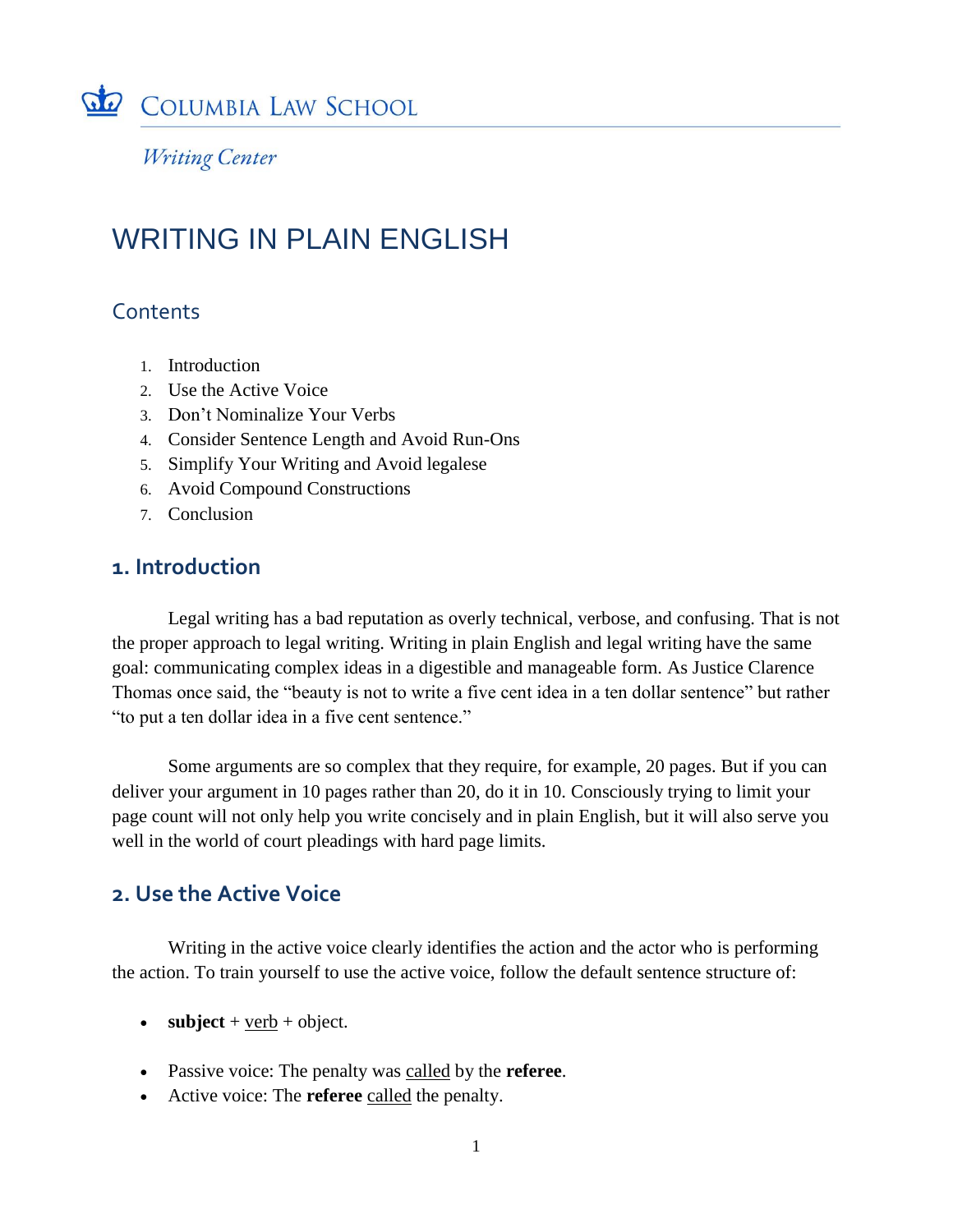- Passive: The manwas bitten by the **dog**.
- Active: The **dog** bit the man.

The active voice strengthens an argument by establishing responsibility for an action. There is no effort to hide either the subject or object of the sentence. The reader is not required to reread a sentence because it is unclear who performed an action.

In addition to creating confusion, especially in establishing the subject of the sentence, writing in the passive voice has other unintended consequences like adding length to your sentence and giving the appearance that nothing has actually occurred.

#### **Writing in the passive voice can be appropriate if:**

You are trying to avoid naming the subject because you don't want to appear confrontational.

- Passive: Mistakes were made.
- Active: [subject] made mistakes.

You are trying to avoid naming the subject because the subject is unknown.

- Passive: The jewelry was stolen last night.
- Active: [subject] stole the jewelry last night.

You are talking about a general truth.

- Passive: Every year, millions of people are entering the job market.
- Active: [subject] enter the job market every year.

You want to emphasize the object rather than the subject of the sentence.

- Passive: Insulin was discovered in 1921 by scientists. It is still widely used.
- Active: Scientists discovered insulin in 1921. It is still widely used.

Other situations may come up where the passive voice is necessary, but the vast majority of your writing should be in the active voice.

# **3. Don't Nominalize Your Verbs**

Nominalization converts a verb into a noun, and relies on a weaker verb. It confuses the reader about who or what the subject of the sentence is and often adds length to the sentence. When you nominalize the "action" of a sentence, you conceal that action in a noun. This requires your reader to "translate" the sentence into more comprehensible elements, and thus makes your writing seem obscure.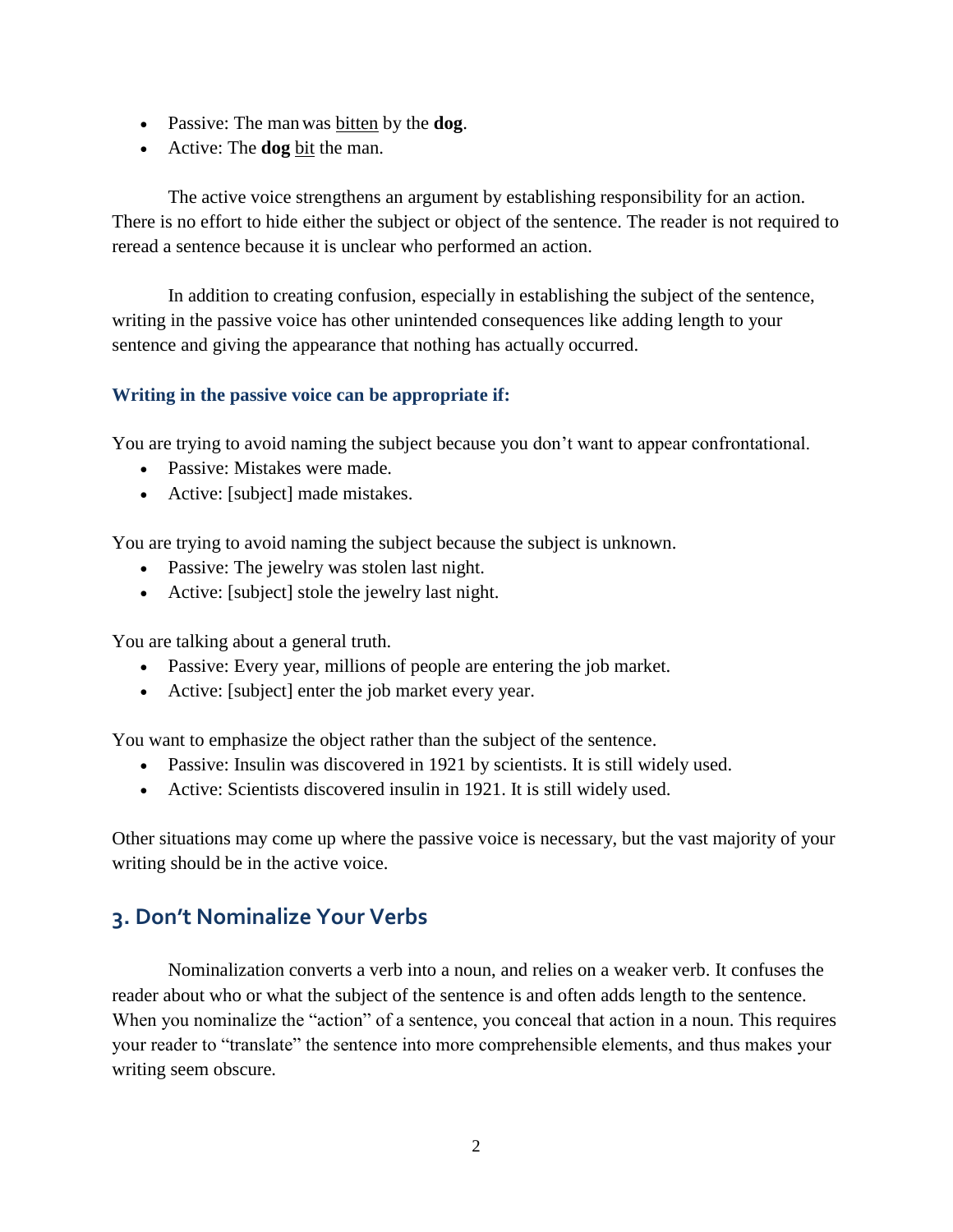You can often spot nominalized verbs by looking for certain endings:

- -al
- -ment
- -ant
- -ence
- $\bullet$   $-i$ on
- $\bullet$  -ent
- -ancy
- $\bullet$  -ency
- -ance
- $\bullet$  -ity
- Nominalization: There was committee **agreement**.
- Fix: The committee **agreed**.
- Nominalization: Her **reporting** of the event.
- Fix: She **reported** the event.

## **4. Consider Sentence Length and Avoid Run-Ons**

Everybody hates run-on sentences. They can be intimidating and confusing. Consider 20 words per sentence a safe benchmark (although this is not a hard and fast rule). However, don't focus on aiming for 20 words when you write. Instead, write naturally and only consider the length in retrospect when editing. Typically, sentences can easily be broken down into smaller sentences without losing any meaning. A short, concrete sentence following a longer sentence can also be a great device for delivering a strong punch, *e.g.*, "The court could have considered the constitutional issue. It did not."

The easiest way to avoid run-on sentences (while also increasing the organization of your writing) is to stick to one main idea per sentence, with an occasional related point. With practice, you should be able to easily avoid run-on sentences without much work.

## **5. Simplify Your Writing and Avoid Legalese**

Using complex words or phrases is often helpful in communicating an idea. But overuse can be a problem. Typical drawbacks include: (1) creating doubt in the reader's mind that you are compensating for your argument with "fancy" words and (2) confusing the reader. Often, complex words can be simplified without losing any meaning.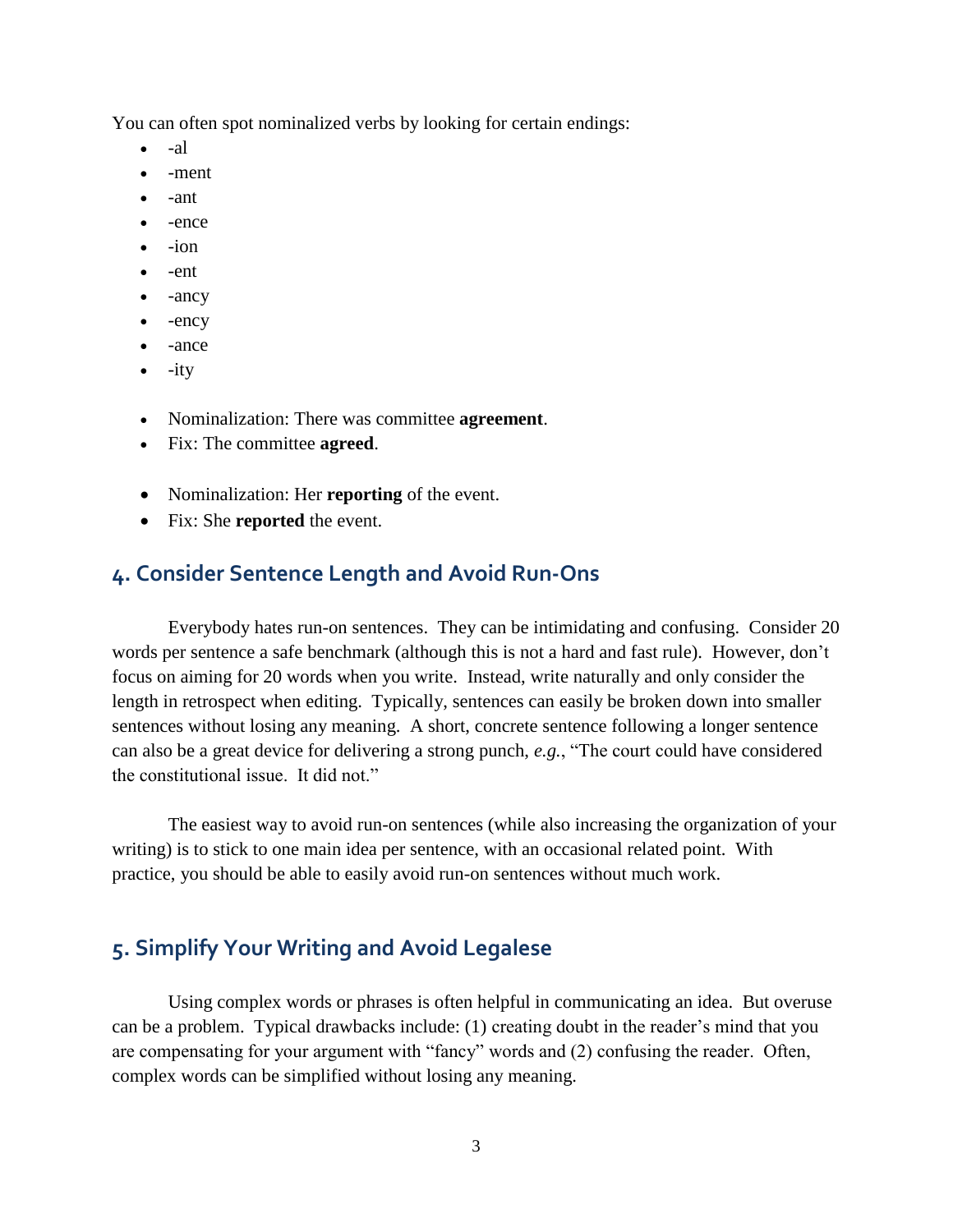#### **Examples of Complex Words Which Can Easily Be Simplified:**

- aforementioned  $\rightarrow$  previously stated
- $\bullet$  utilize  $\rightarrow$  use
- at the present time  $\rightarrow$  now/currently
- $\bullet$  subsequent to  $\rightarrow$  after

Latin legalese is often best avoided. While these phrases are occasionally used by courts and practicing lawyers, they typically only succeed in making writing denser. Similar to the above examples, Latin legalese can often be substituted without losing meaning. However, ensure that the phrase is not so common as to be necessary, *e.g.*, *mens rea*.

#### **Common Examples of Latin Legalese Which Can Be Replaced with English:**

- $\bullet$  *inter alia*  $\rightarrow$  among other things
- *expressio unius exclusio alterius*➔ when one or more things of a class are expressly mentioned others of the same class are excluded
- *arguendo* ➔ for the sake of argument

Another common form of legalese which can easily be simplified is redundant synonyms. These are a pair or string of words with similar meanings. Not only does the use of redundant synonyms take up additional space, but it may confuse the reader. While this is a good rule of thumb, beware that redundancies can sometimes be terms of art (such as in statue, contract, or common law) and should not be deleted.

#### **Examples of Common Redundant Synonyms in Legal Writing:**

- alter or change
- last will and testament
- confessed and acknowledged
- made and entered into
- convey, transfer, and set over
- order and direct
- for and during the period
- peace and quiet
- force and effect
- free and clear
- save and except
- full and complete
- suffer or permit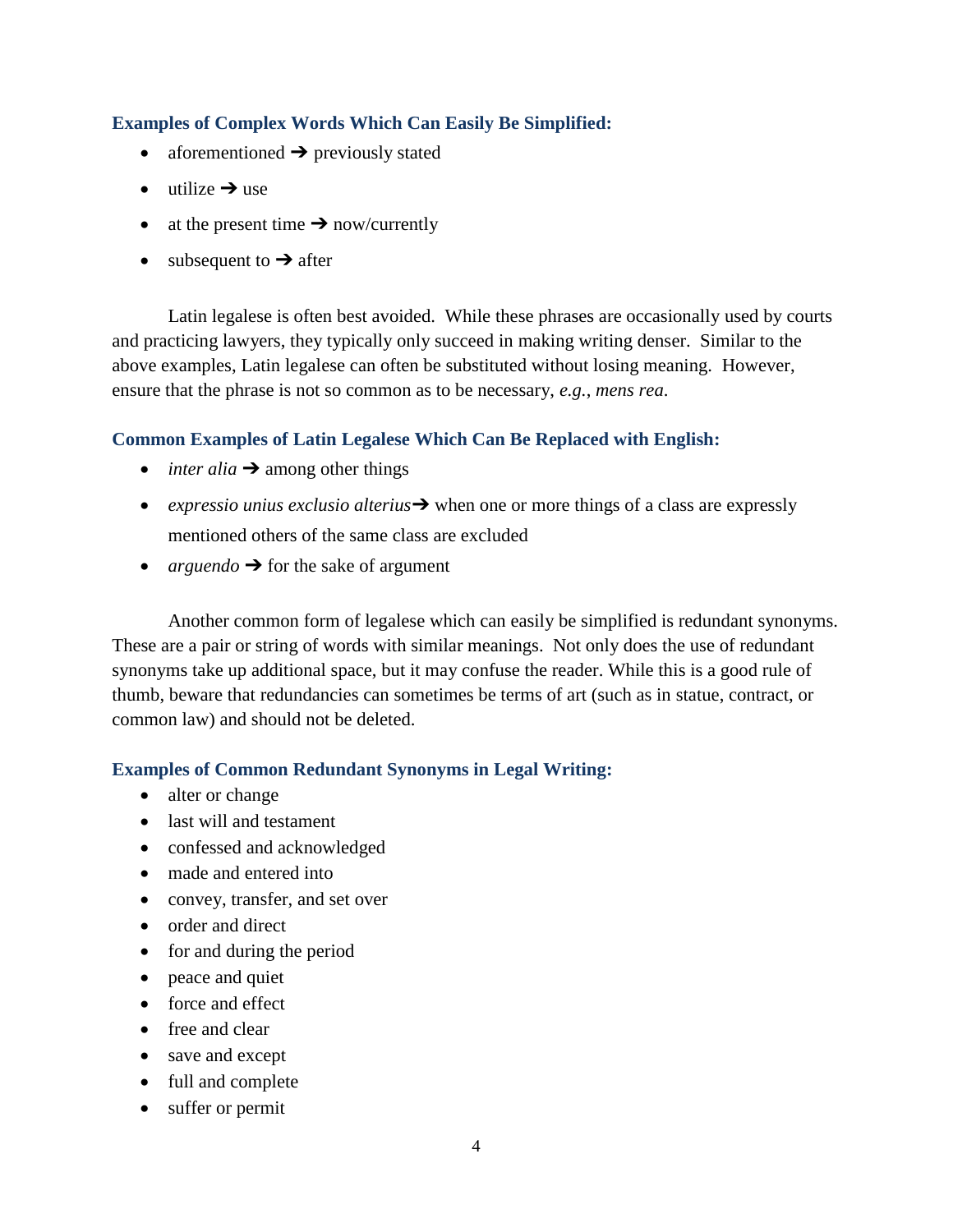• true and correct

## **6. Avoid Compound Constructions**

Compound constructions use three or four words to say what can easily be said be one or two words. Not only do they waste space, but they make writing seem dry and boring. Lawyers tend to use compound constructions rather than plain English, which is a mistake. Below is a list of common compound constructions and their simple counterparts.

| Compound:                        | Simple:               |
|----------------------------------|-----------------------|
| at the point in time             | then                  |
| by means of<br>$\bullet$         | by                    |
| by reason of<br>$\bullet$        | because of            |
| by virtue of<br>$\bullet$        | by/under              |
| for the purpose of<br>$\bullet$  | to                    |
| for the reason that<br>$\bullet$ | because               |
| in accordance with<br>٠          | by/under              |
| inasmuch as<br>٠                 | since                 |
| in connection with<br>$\bullet$  | with/about/concerning |
| in favor of                      | for                   |
| in order to<br>$\bullet$         | to                    |
| in relation to<br>$\bullet$      | about/concerning      |
| in the event that<br>$\bullet$   | if                    |
| in the nature of<br>$\bullet$    | like                  |
| prior to<br>$\bullet$            | before                |
| subsequent to<br>$\bullet$       | after                 |
| with a view to                   | to                    |
| with reference to                | about/concerning      |

# **7. Conclusion**

The case before us alleges that the plaintiff was taken to the hospital by paramedics, where she underwent complicated surgery, and where she claims she obtained the infection by means of negligence. The parties are in agreement by stipulation that the only issues in this case are the surgeon's negligence and the hospital staff's negligence. The trial itself should be short as, inter alia, the plaintiff's recollection included only two witnesses. As aforementioned, damages will only be discussed subsequent to the court's ruling on these issues. Assuming,